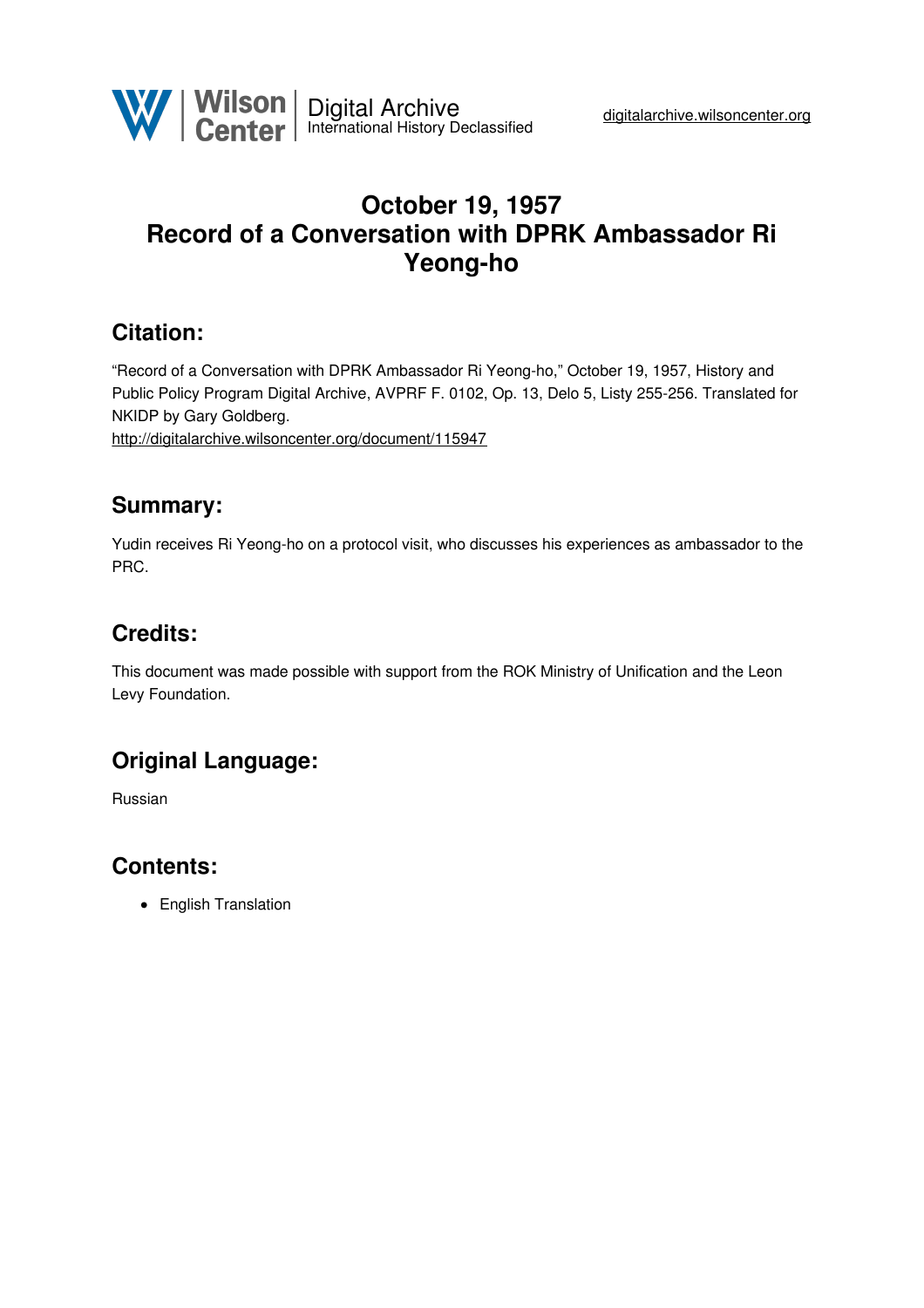#### from the journal SECRET Copy Nº 1

of P. F. YUDIN 1 November 1957

Nº 378

#### [handwritten: 14555-gs

#### 29 October 1957]

#### RECORD OF A CONVERSATION

#### with DPRK Ambassador RI YEONG-HO

[faded stamp:

… 2990s

28 November-2 December 1957]

19 October 1957

I received Ri Yeong-ho [Ri Yong Ho], who came on a protocol visit.

After mutual greetings Ri Yeong-ho said that he took the post of ambassador to the PRC comparatively recently and therefore he still does not have sufficient experience. He hopes to get help from the Soviet Embassy in his work. I expressed readiness to give such help at any time. I advised him to establish the closest, confidential relations with the Chinese comrades. In Ri Yeongho's words he has good ties with the leaders of a number of Chinese institutions and in the future he hopes to expand them even more. He informs the Chinese friends about several issues of the domestic life of Korea and receives important information in turn. Ri Yeong-ho briefly related that recently a special Korean delegation had unofficially arrived in the PRC for a discussion of the draft DPRK five-year plan and trade issues. The exchange of opinions which was conducted, in the course of which all the main issues which were the object of discussion were mainly solved, turned out to be very useful.

Touching on his relations with the ambassadors of other countries accredited in Peking Ri Yeongho noted the especially good relations he had established with the ambassadors of the GDR and DRV. In Ri Yeong-ho's opinion, this is explained by the fact that there is much in common with Korea in the present situation of both countries. I had to have a serious argument with the Ambassador of Poland, Kiryluk, said Ri Yeong-ho, since the former tried to distort the substance of the August (1956) plenum of the Korean Worker's Party CC and expressed an incorrect assessment of the events in Hungary and Poland, asserting in particular that there was no counterrevolutionary rebellion in Hungary but a demonstration of the masses against the incorrect policy of the Party and government. Having received an appropriate rebuff, Kiryluk stated that he, Ri Yeong-ho, was a "Stalinist" and understands nothing. Ri Yeong-ho asserted his point of view and pointed to the inappropriateness of using the term "Stalinist". Ri Yeong-ho and Kiryluk did not discuss these subjects after this incident.

Ri Yeong-ho noted at present that nothing bad is being observed in the attitude of the Yugoslavs toward the officials of the Korean Embassy.

Of the diplomatic representatives of the capitalist countries the Indians, Burmese, and Indonesians treat the Koreans well. Ri Yeong-ho noted that right now the DPRK is organizing trade relations with these countries.

At the end of the conversation Ri Yeong-ho expressed a wish to organize a joint evening of Soviet